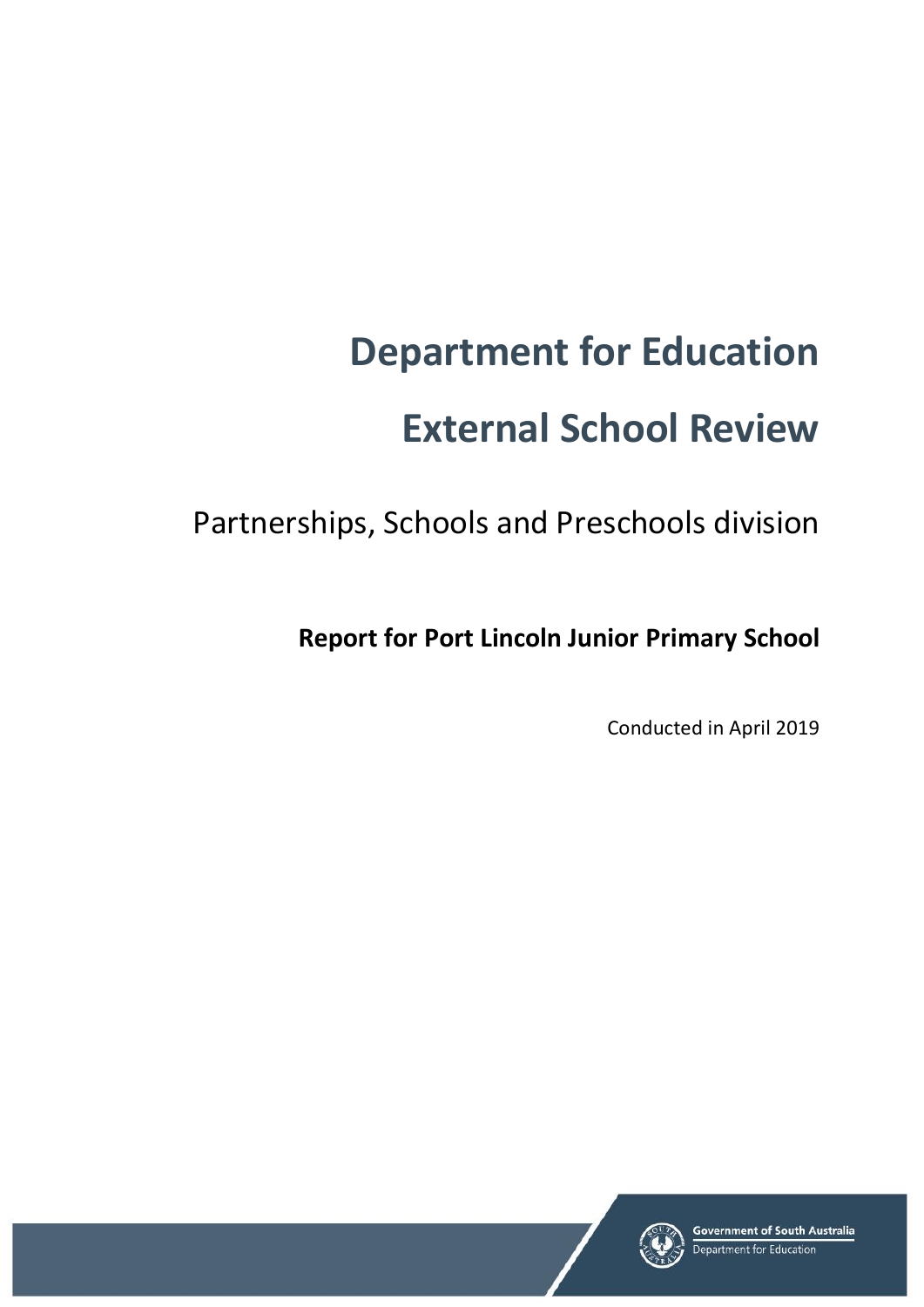## **Review details**

Our education system aspires to become the best in Australia by seeking growth for every student, in every class and in every school.

The purpose of the External School Review (ESR) is to support schools to raise achievement, sustain high performance and to provide quality assurance to build and sustain public confidence in government schools.

The external school review framework is referenced throughout all stages of the ESR process.

This report outlines aspects of the school's performance verified through the review process according to the framework. It does not document every aspect of the school's processes, programs and outcomes.

We acknowledge the support and cooperation provided by the staff and school community. While not all review processes, artefacts and comments are documented here, they have all been considered and contribute to the development and directions of this report.

This review was conducted by Julie Bishop Review Officer, Review, Improvement and Accountability directorate and Byron Stuart Review Principal.

## **Review Process**

The following processes were used to gather evidence relating to the lines of inquiry:

- Presentation from the principal and deputy principal
- Class visits
- Attendance at staff meeting
- Document analysis
- Scan of Aboriginal Education Strategy implementation
- Observation of Professional Learning Communities at staff meeting
- Discussions with: Aboriginal Education teacher and Aboriginal Community Education officer
	- Governing Council representatives Leaders Parent groups School Support Officers (SSOs) Student groups Teachers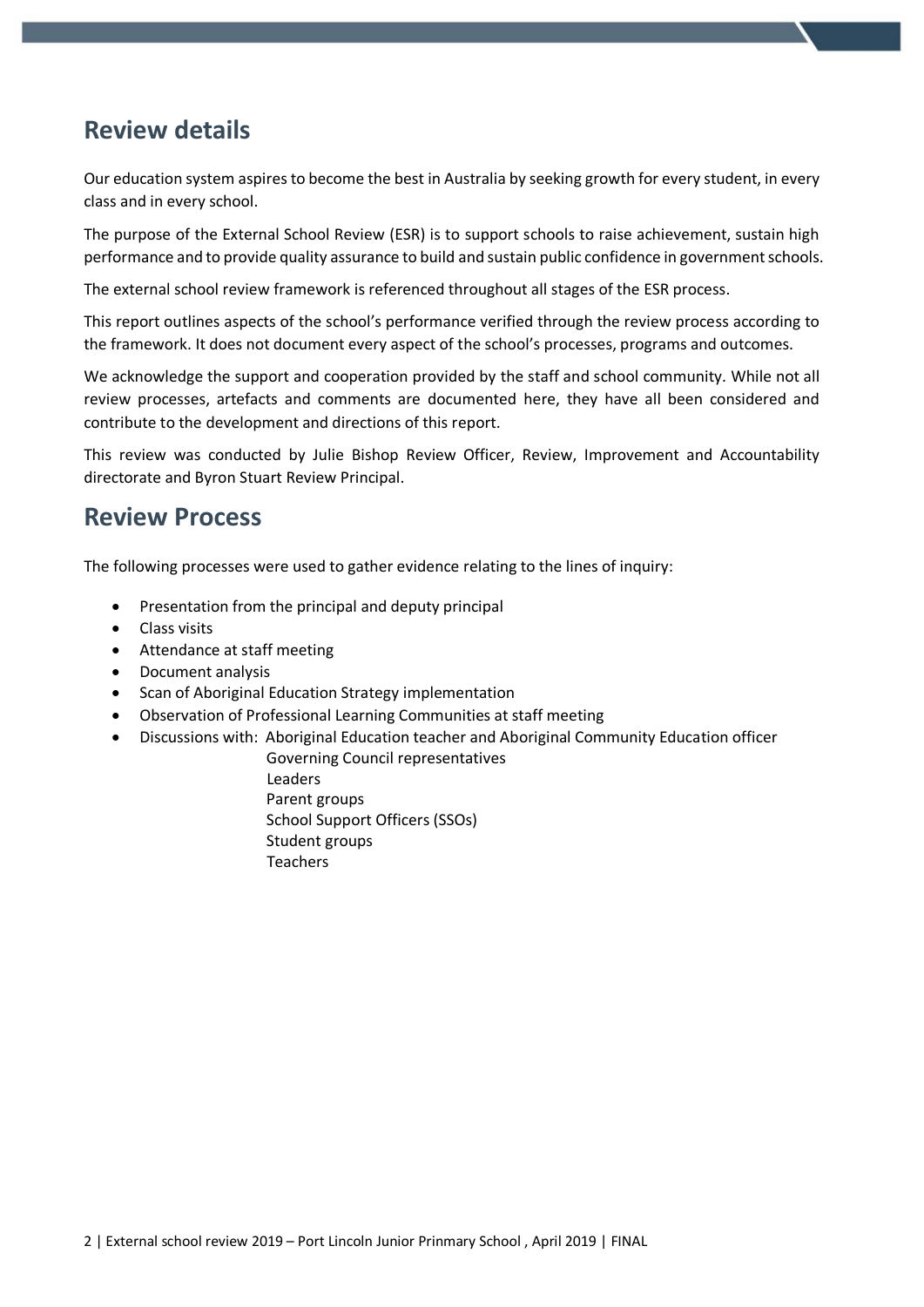## **School context**

Port Lincoln Junior Primary School caters for children from reception to year 2 and has a junior primary special class on site. It is situated 652kms from the Adelaide CBD. The enrolment in 2019 is 287 students. Enrolment has fluctuated over the past five years. Enrolment at the time of the previous review was 320 students.

The school has an ICSEA score of 1017, and is classified as Category 4 on the Department for Education Index of Educational Disadvantage.

The school population includes 13% Aboriginal students, 9% students with disabilities, 1% students with English as an additional language or dialect (EALD), 2% children in care and 65 families eligible for School Card assistance.

The school leadership team consists of an acting principal who is in their 4th year, 2 senior leaders including an acting deputy, a leader of pedagogy and a student wellbeing leader.

# **The previous ESR was undertaken in 2015 and the school's previous ESR directions were:**

- **Direction 1** Support students to continually improve by developing and refining pedagogical practices across the school and by making success criteria explicit.
- **Direction 2** Ensure coherence and consistency for learners by establishing a process and structure to enable a whole school overview of the work of the year level professional learning communities.
- **Direction 3** Use self-review processes to work with staff to evaluate and revise the annual site improvement plan.
- **Direction 4** Work with Governing council to ensure it has a clear overview of attendance, achievement, growth trends and stakeholder perceptions to support the school in setting the broad directions for continued improvement.

#### **What impact has the implementation of previous directions had on school improvement?**

The principal reported that the following outcomes have been achieved:

#### **Direction 1**

A range of curriculum providers have delivered professional learning in literacy and numeracy to all staff, including SSOs. A senior leader has been appointed to embed consistent pedagogical practice across the site. Consistent approaches to curriculum have been initiated with the expectation that they will be embedded across the school.

#### **Direction 2**

Processes and structures are in place for the Professional Learning Communities (PLCs). PLC teams meet three times each term with a senior leader, focusing on whole school improvement. PLCs also meet at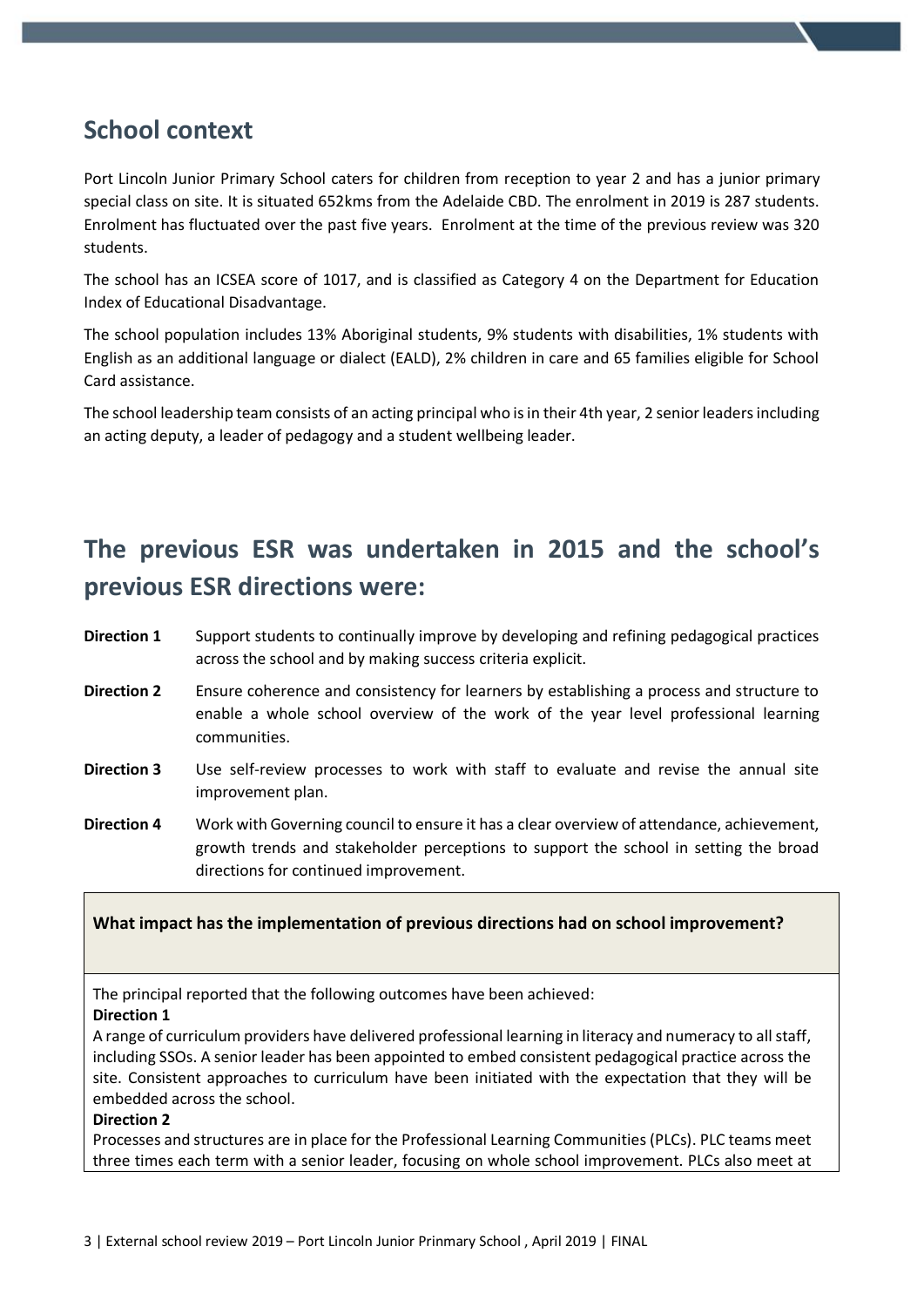regular intervals with class based agendas. Non-Instructional Time (NIT) is timetabled to allow staff from the same year level to meet together.

#### **Direction 3**

The principal reports that the Site Improvement Plan (SIP) is now used to support planning. The principal reported that self-review processes are used to work with staff to evaluate and revise the SIP. **Direction 4**

The junior primary and primary schools operate with one governing council. The principal reports that the governing councillors receive regular, detailed feedback in relation to attendance, achievement, school directions and growth trends. At each meeting, reports are submitted by the principal and the elected teacher representative.

## **Lines of inquiry**

#### **EFFECTIVE SCHOOL IMPROVEMENT PLANNING**

#### *How effectively does the school use improvement planning processes to raise student achievement?*

The principal reports that the leadership team undertook responsibility for the development of the school improvement plan (SIP). SIP goals were informed by school data sets. The identified goals of the SIP related to increased achievement in mathematics, oral language and reading. The principal reports that 2019 is the first time staff have engaged in the improvement planning process.

The school has identified Mathematics targets for 2020 and 2021 which reference NAPLAN outcomes for students in year 3. The principal reports that the school analyses and reflects on NAPLAN results each year to identify areas of strength and aspects for further development. The school's commitment to tracking and monitoring the progress of year 3 students is commendable.

Intentional planning for oral language instruction has been identified as a challenge of practice. The principal reports that an increased focus in this area sees greater alignment with the SIP.

The principal indicates that the leadership team currently monitors the progress and impact of the SIP. An opportunity for further improvement isto determine and allocate responsibility for key actions more widely across the school. The establishment of a school improvement team that includes teacher and leadership representatives will support the development of collective ownership and subsequently joint responsibility for the progress of the SIP priorities.

Monitoring the progress of the SIP is scheduled for three staff meetings each term. Leadership identified that the inclusion of the SIP as a standing item on the agenda of the PLCs will further strengthen and embed collective responsibility for school improvement.

The school is well positioned to undertake this work.

**Direction 1** Strengthen the collective responsibility of school improvement planning by ensuring year level representation on forums that monitor progress towards SIP targets.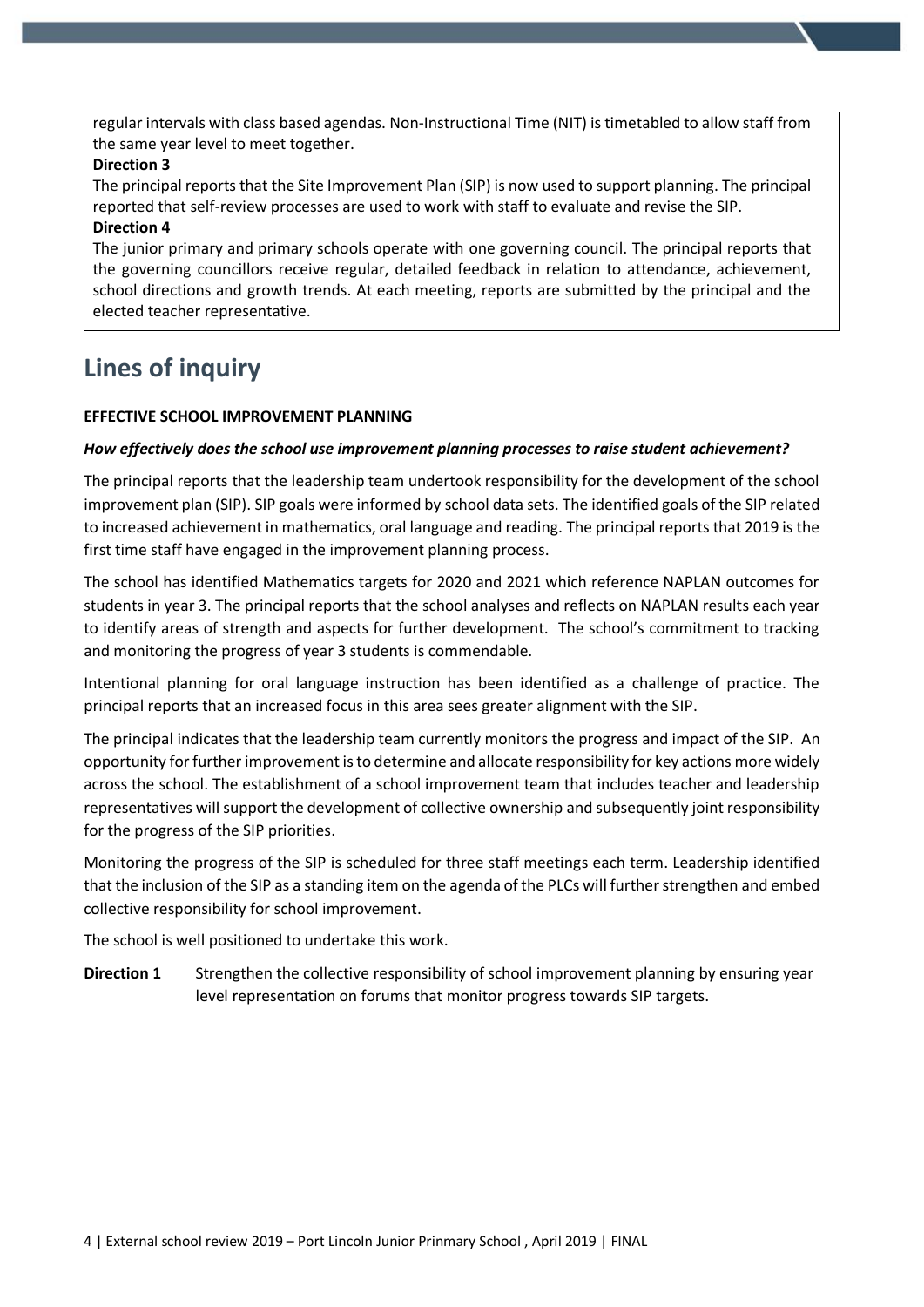#### **EFFECTIVE LEADERSHIP**

### *How effective are the school's professional learning and performance and development processes in building teacher capacity?*

Staff are provided opportunities to participate in a diverse range of professional learning. When reflecting on how professional learning has impacted their teaching, some staff provide a range of reflections including; 'I'm now more explicit in the way I teach', 'I try to talk less and listen more' and 'I now talk about what we are learning rather than what we are doing'.

Other staff indicate that the impact of professional learning has significantly increased the engagement level of students. Staff reflect that professional learning in mathematics has resulted in increased levels of engagement from the students, whilst providing consistency and congruence in the teaching of maths across the site.

During interviews, staff reported that performance and development processes have been validated, and include constructive written feedback from the principal, to which they have the opportunity to respond. Staff also noted that the principal provides provocations that stretch their thinking.

Whilst performance and development plans (PDP) are very comprehensive, the panel agrees that this detail may compromise effectively embedding actions to achieve long term change. Narrowing goals in the PDPs may better strengthen the likelihood of achievable outcomes. Incorporating the national standards for teaching as an integral component of the PDP process will further deepen teacher capacity.

When asked about feedback they received on their performance, teachers provided a diverse range of examples. This includes, but is not limited to: team teacher feedback, informal walk-throughs by leadership, structured formal observations and reciprocal processes where teachers and a senior leader observe and provide feedback to each other.

The school is well placed to develop whole school processes where a planned, sequential approach to observations is incorporated as an integral component of building teacher capacity.

**Direction 2** Strengthen performance and development processes by collaboratively identifying evidence-based practices and process that will strengthen teacher pedagogy.

#### **EFFECTIVE TEACHING AND STUDENT LEARNING**

#### *How effectively are teachers analysing assessment and feedback data to inform differentiated curriculum planning and instruction?*

Student data is used to inform and refine teaching at individual, group and cohort levels. The school has developed a comprehensive literacy assessment schedule identifying aspects to be assessed each term with explicit directions for data entry.

A range of identified data sets are analysed, including evaluation of targeted intervention programs. The school has used the 'traffic light system' extensively in conjunction with these assessments to track and monitor student learning growth by year level and cohort. This work can be further enhanced through the development of whole school processesthat provide students with the skills and opportunity to set learning goals and targets based on their individual achievement data.

Feedback is an integral part of supporting students to progress their learning. When reflecting on the feedback for learning that they provide to students, staff rated themselves at a 2 or a 3 on a scale from 0 -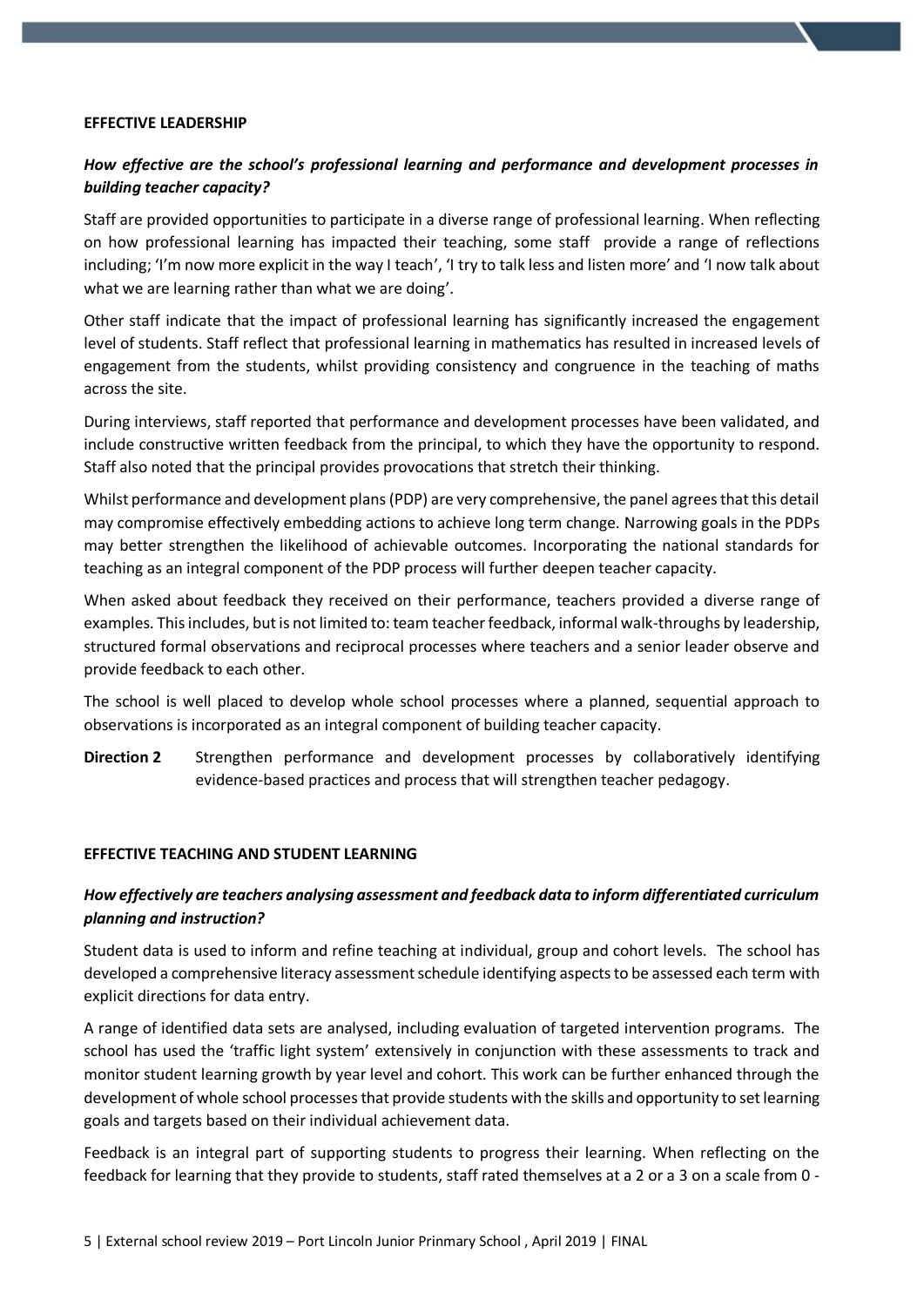5. When asked what they needed to do to improve, students provided mainly effort based responses. Explicit feedback for learning is an area for further development at the school.

The school is well positioned to develop whole school processes and provide regular, planned opportunities for students to receive and provide explicit feedback for learning, with a specific focus on next steps.

2018 running record data at years 1 and 2 indicates a decline against the historic average. Reading data for foundation students for the same year indicate that only 40% of students reached the benchmark. With this in mind, the development of a comprehensive whole school approach in setting personal goals and targets in reading, and subsequently supporting students to track and monitor their progress will be significant work for the school to undertake.

**Direction 3** Develop whole school processes for students to work with staff to set and monitor their own goals for reading and word recognition that are regularly monitored and reviewed.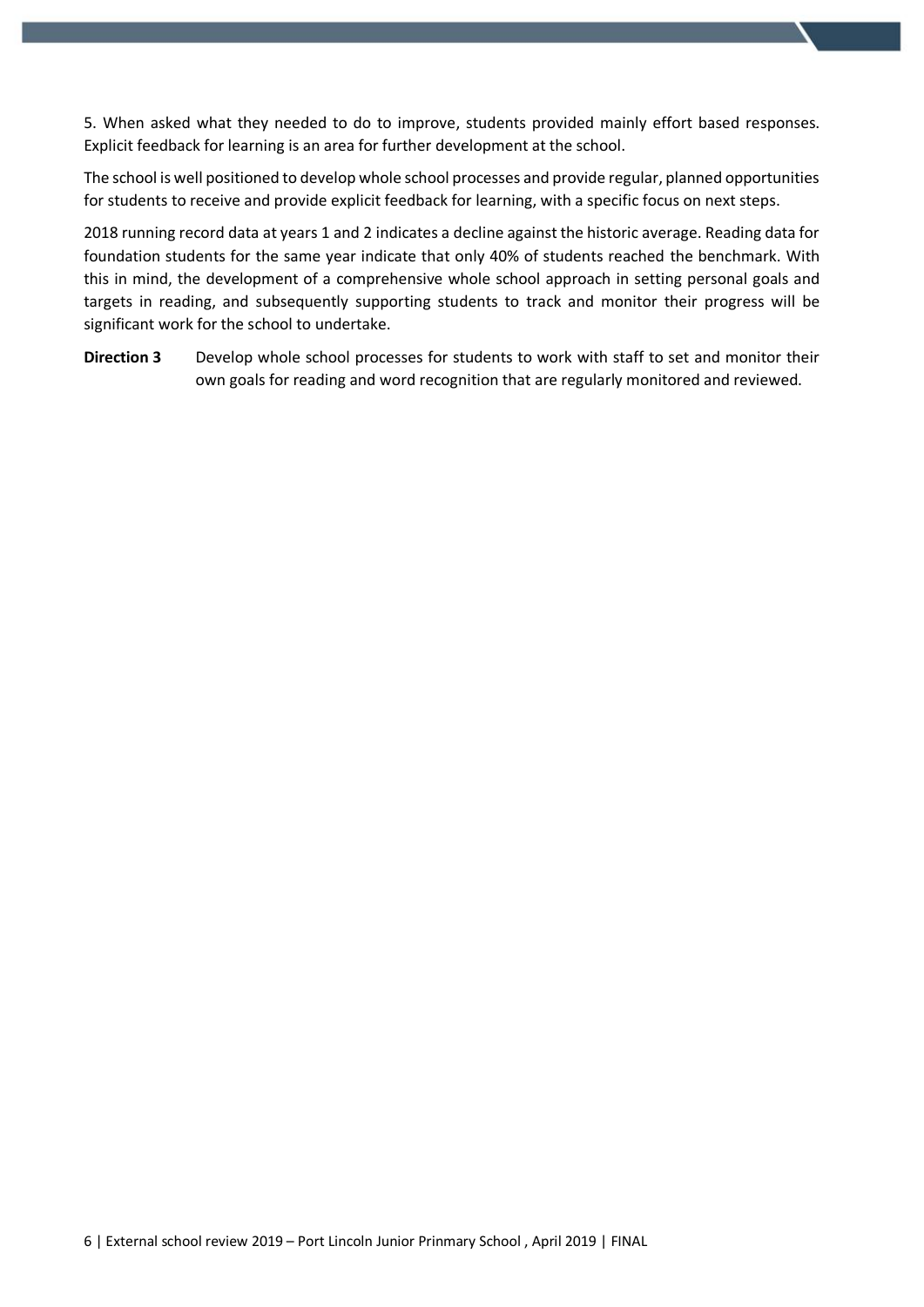## **Outcomes of the External School Review 2019**

**Port Lincoln Junior Primary School is committed to embedding effective early years pedagogy. The school has demonstrated a strong commitment to ongoing improvement. Teachers and SSOs work in close collaboration. The school has undertaken significant work to embed wellbeing for learning as a foundation for ongoing improvement. Comprehensive and explicit structures and processes provide a strong framework for ongoing improvement.**

**The principal will work with the education director to implement the following directions:**

- **Direction 1 Strengthen the collective responsibility of school improvement planning by ensuring year level representation on forums that monitor progress towards SIP targets.**
- **Direction 2 Strengthen performance and development processes by collaboratively identifying evidence-based practices and process that will strengthen teacher pedagogy.**
- **Direction 3 Develop whole school processes for students to work with staff to set and monitor their own goals for reading and word recognition that are regularly monitored and reviewed.**

**Based on the school's current performance, Port Lincoln Junior Primary School will be externally reviewed again in 2022.**

Tony Lunniss **Anne Millard Anne Millard** DIRECTOR EXECUTIVE DIRECTOR ACCOUNTABILITY PRESCHOOLS

--------------------------------------------- ------------------------------------------------- REVIEW, IMPROVEMENT AND PARTNERSHIPS, SCHOOLS AND

Kathy Davison GOVERNING COUNCIL CHAIRPERSON PRINCIPAL PORT LINCOLN JUNIOR PRIMARY SCHOOL

-------------------------------------------- ------------------------------------------------